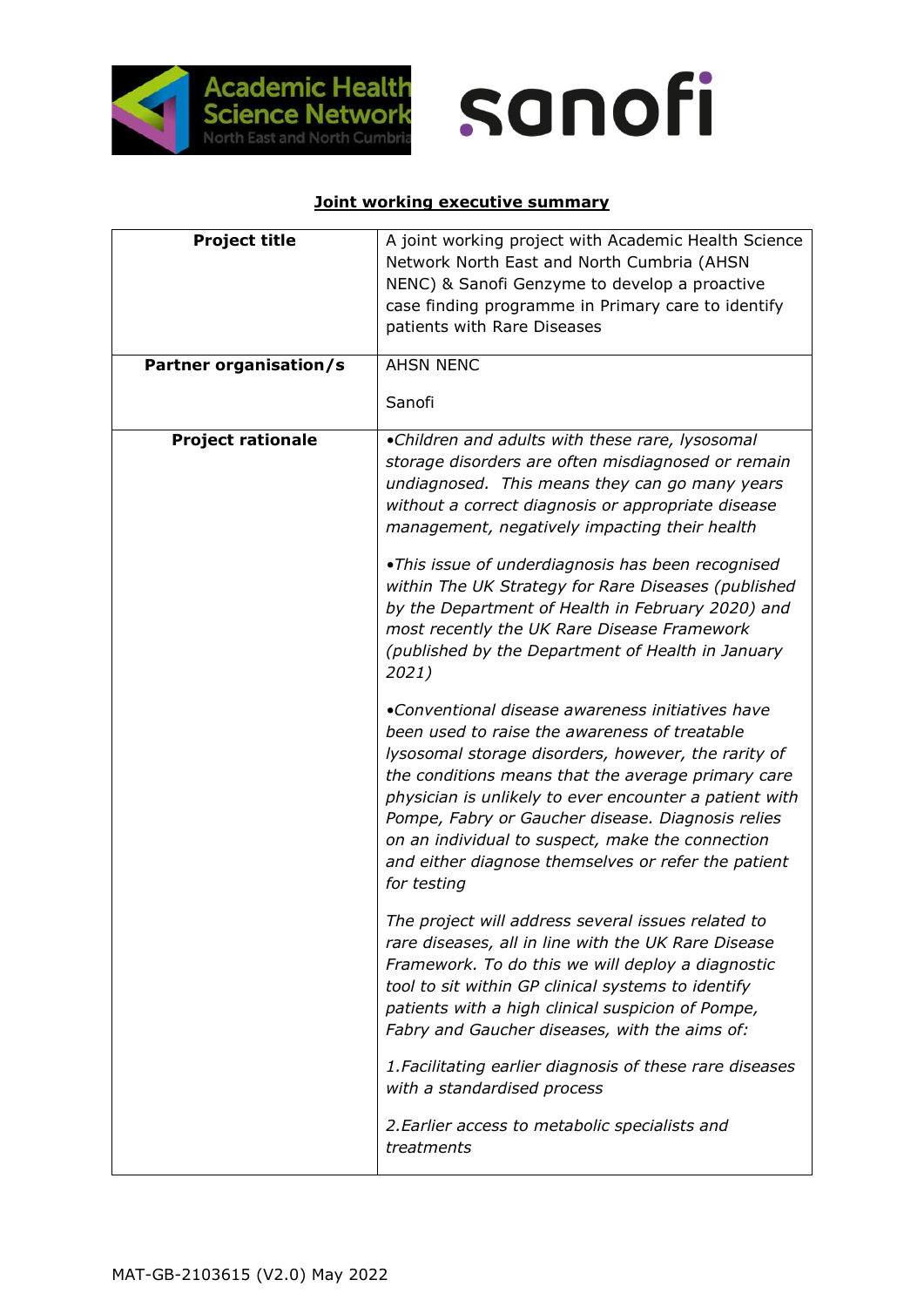|                           | 3. Prevention of irreversible complications of disease                                                                                                                                                                                                                                                                                                                                                                                                                                                                                                                                                                                                                                                                                                                                                                                                                                                                                                                                                                                                                                                                                                                                                                                                                                                                                                                                                                                                                                                                                                                                                                                                                                                                                                                                                                                                                                                                                                                                                         |
|---------------------------|----------------------------------------------------------------------------------------------------------------------------------------------------------------------------------------------------------------------------------------------------------------------------------------------------------------------------------------------------------------------------------------------------------------------------------------------------------------------------------------------------------------------------------------------------------------------------------------------------------------------------------------------------------------------------------------------------------------------------------------------------------------------------------------------------------------------------------------------------------------------------------------------------------------------------------------------------------------------------------------------------------------------------------------------------------------------------------------------------------------------------------------------------------------------------------------------------------------------------------------------------------------------------------------------------------------------------------------------------------------------------------------------------------------------------------------------------------------------------------------------------------------------------------------------------------------------------------------------------------------------------------------------------------------------------------------------------------------------------------------------------------------------------------------------------------------------------------------------------------------------------------------------------------------------------------------------------------------------------------------------------------------|
|                           | 4. Streamlining the referral pathway to metabolic<br>centres from general practice                                                                                                                                                                                                                                                                                                                                                                                                                                                                                                                                                                                                                                                                                                                                                                                                                                                                                                                                                                                                                                                                                                                                                                                                                                                                                                                                                                                                                                                                                                                                                                                                                                                                                                                                                                                                                                                                                                                             |
| <b>Project period</b>     | Q2 2022 - Q3 2023                                                                                                                                                                                                                                                                                                                                                                                                                                                                                                                                                                                                                                                                                                                                                                                                                                                                                                                                                                                                                                                                                                                                                                                                                                                                                                                                                                                                                                                                                                                                                                                                                                                                                                                                                                                                                                                                                                                                                                                              |
| <b>Project objectives</b> | • The aim of this project is to facilitate earlier diagnosis<br>of Fabry, Pompe and Gaucher diseases through the<br>use of disease prediction models using real-world data<br>from primary care records.<br>•Sanofi will partner with AHSN NENC to programme<br>the disease prediction models into a Clinical Digital<br>Resource Collaborative (CDRC) Precision tool which<br>will sit within GP clinical systems in the NENC AHSN.<br>The screening tool will be able to be used on GP<br>practice medical records software (SystmOne and<br>EMIS).<br>•A list of patients with a high probability of Pompe,<br>Fabry and Gaucher diseases will be produced for the<br>doctor in charge to review and decide whether the<br>patient should be referred for disease testing. The<br>vision is for this to sit alongside conventional methods<br>of diagnosis.<br><b>Benefits to patients:</b><br>•Earlier diagnosis of these life-limiting diseases will<br>earlier clinical<br>intervention<br>and<br>mean<br>correct<br>therapeutic support<br><b>Benefits to NHS</b><br>• This will reduce the need for reliance on an individual<br>healthcare professional having the knowledge of a<br>rare condition to make the diagnosis, one of the main<br>reasons for many patients being mis-diagnosed or<br>diagnosed late<br>•Aside from improved outcomes, earlier diagnosis<br>may also produce cost-efficiency by reducing the<br>pattern of interventions and referrals often seen in<br>these patients pre-diagnosis<br><b>Benefits to Sanofi:</b><br>•Sanofi produce therapies which may be used to treat<br>patients in line with local/national guidelines, should<br>any positive diagnosis be confirmed<br>.While sales are not the intent of this Joint Working,<br>in one area where patients may be identified, Sanofi<br>currently offer the only enzyme replacement therapy<br>for the treatment of Pompe disease if medical<br>treatment is deemed necessary by the healthcare<br>professional |
|                           |                                                                                                                                                                                                                                                                                                                                                                                                                                                                                                                                                                                                                                                                                                                                                                                                                                                                                                                                                                                                                                                                                                                                                                                                                                                                                                                                                                                                                                                                                                                                                                                                                                                                                                                                                                                                                                                                                                                                                                                                                |